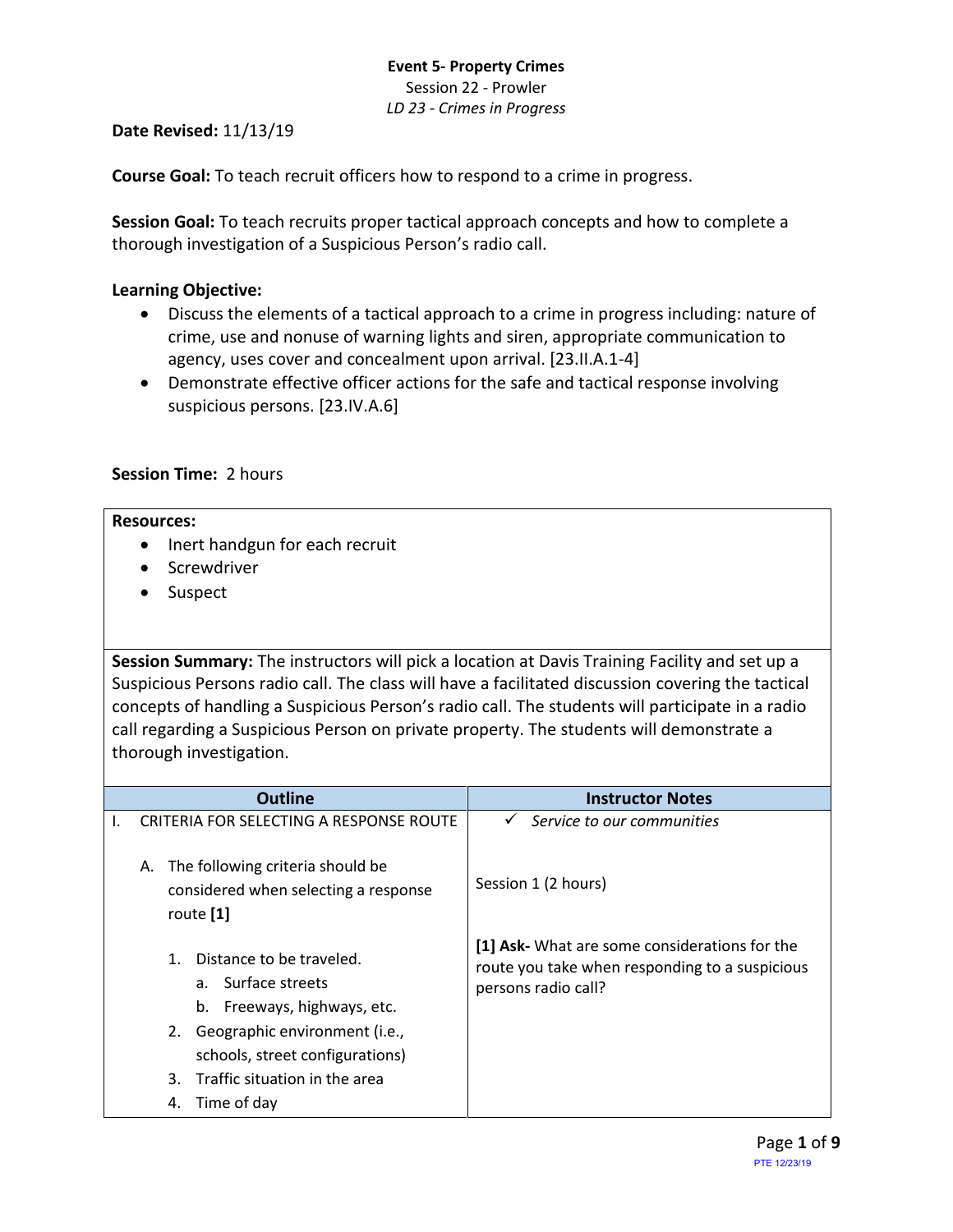#### Session 22 - Prowler

|    |                                                                                                |                                                                        |                                                  | LD 25 - Chines in Frogress                                                             |
|----|------------------------------------------------------------------------------------------------|------------------------------------------------------------------------|--------------------------------------------------|----------------------------------------------------------------------------------------|
|    |                                                                                                | Condition of route to be taken<br>5.                                   |                                                  |                                                                                        |
|    |                                                                                                | Best approach direction<br>6.                                          |                                                  |                                                                                        |
|    |                                                                                                |                                                                        |                                                  |                                                                                        |
| Ш. |                                                                                                |                                                                        | PROWLER CALLS                                    |                                                                                        |
|    |                                                                                                |                                                                        |                                                  |                                                                                        |
|    |                                                                                                |                                                                        | A. Prowler Calls - Introduction                  | The instructors will emphasize the 4 C's; Control,<br>Communicate, Coordinate, Contain |
|    |                                                                                                |                                                                        |                                                  |                                                                                        |
|    |                                                                                                |                                                                        | 1. Guard against complacency. The                |                                                                                        |
|    |                                                                                                |                                                                        | percent of prowler calls resulting in            |                                                                                        |
|    |                                                                                                |                                                                        | arrest is small.                                 |                                                                                        |
|    |                                                                                                | 2.                                                                     | Reporting parties are usually                    |                                                                                        |
|    |                                                                                                |                                                                        | extremely frightened and will                    |                                                                                        |
|    |                                                                                                |                                                                        | sometimes arm themselves.                        |                                                                                        |
|    |                                                                                                | 3.                                                                     | Suspect may be a burglar, peeping                |                                                                                        |
|    |                                                                                                |                                                                        | tom, drunk etc. [2]                              |                                                                                        |
|    |                                                                                                |                                                                        | 4. Penal Code section for Prowler is             |                                                                                        |
|    |                                                                                                |                                                                        |                                                  | [2] Ask- What is a Prowler?                                                            |
|    |                                                                                                | 647(h) PC, Loiters, prowls, or<br>wanders upon the private property of |                                                  |                                                                                        |
|    |                                                                                                |                                                                        |                                                  |                                                                                        |
|    | another, at any time, without visible<br>or lawful business with the owner or<br>occupant. [3] |                                                                        |                                                  |                                                                                        |
|    |                                                                                                |                                                                        |                                                  |                                                                                        |
|    |                                                                                                |                                                                        |                                                  |                                                                                        |
|    |                                                                                                | <b>Handling Prowler Calls</b>                                          |                                                  | [3] Ask- What is the Penal Code Section for                                            |
|    | В.                                                                                             |                                                                        |                                                  | Prowler?                                                                               |
|    |                                                                                                |                                                                        |                                                  |                                                                                        |
|    |                                                                                                |                                                                        | 1. Vehicular response to prowler calls.          |                                                                                        |
|    |                                                                                                |                                                                        | Elements of a tactical approach to a             |                                                                                        |
|    |                                                                                                |                                                                        | crime in progress: [23.II.A.1]                   |                                                                                        |
|    |                                                                                                |                                                                        | Good knowledge of the area is of<br>a.           |                                                                                        |
|    |                                                                                                |                                                                        | value.                                           |                                                                                        |
|    |                                                                                                |                                                                        | Permits a quiet and safe<br>b.                   |                                                                                        |
|    |                                                                                                |                                                                        | approach. Possible "blacked out"                 |                                                                                        |
|    |                                                                                                |                                                                        |                                                  |                                                                                        |
|    |                                                                                                |                                                                        | approach (call lights off if safe).              |                                                                                        |
|    |                                                                                                |                                                                        | [23.11.A.2] [4]                                  |                                                                                        |
|    |                                                                                                |                                                                        | Allows officers to approach at<br>$\mathsf{C}$ . |                                                                                        |
|    |                                                                                                |                                                                        | right angles to the call location.               | [4] Ask- What type of approach should you<br>make?                                     |
|    |                                                                                                |                                                                        | By turning at the last intersection<br>d.        |                                                                                        |
|    |                                                                                                |                                                                        | nearest the scene, the officers                  |                                                                                        |
|    |                                                                                                |                                                                        | can largely avoid signaling their                |                                                                                        |
|    |                                                                                                |                                                                        | approach to the prowler.                         |                                                                                        |
|    |                                                                                                |                                                                        |                                                  |                                                                                        |
|    |                                                                                                | 2.                                                                     | When necessary, check the house                  |                                                                                        |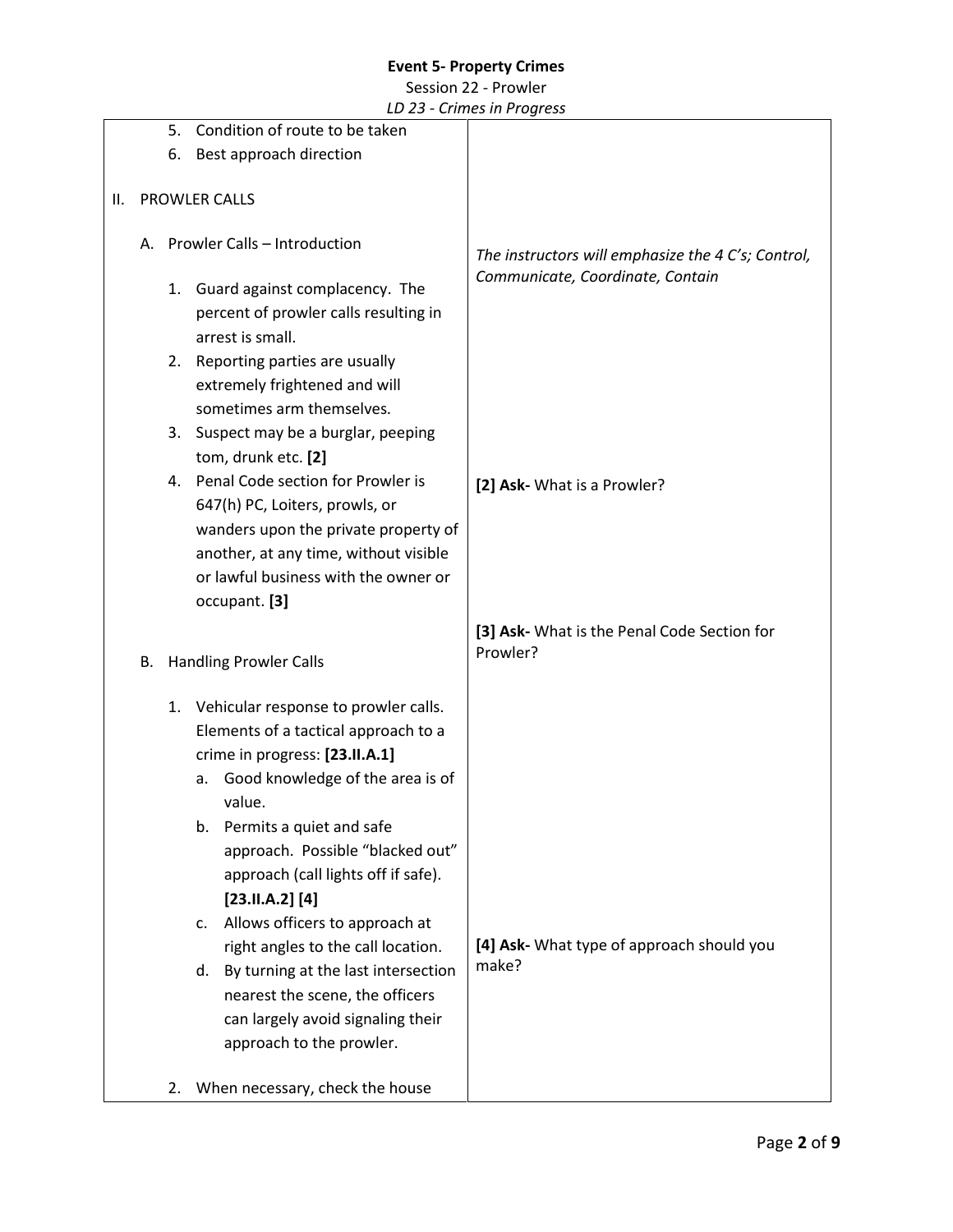#### Session 22 - Prowler

| number.                                   |    |                                     |                                                |
|-------------------------------------------|----|-------------------------------------|------------------------------------------------|
|                                           | a. | Check house numbers on the          |                                                |
|                                           |    | opposite side of the street         |                                                |
|                                           |    | (flashlight). [5]                   |                                                |
|                                           | b. | Check for curb numbers (light       |                                                |
|                                           |    | less conspicuous).                  | [5] Ask- What are some ways to locate the      |
|                                           | c. | Possibly use a parallel street to   | address?                                       |
|                                           |    | ascertain the block number and      |                                                |
|                                           |    | approximate location of the         |                                                |
|                                           |    | victim's address.                   |                                                |
| Points to consider when nearing the<br>3. |    |                                     |                                                |
|                                           |    | call location. [6]                  |                                                |
|                                           | a. | Reduce speeds to eliminate tire     |                                                |
|                                           |    | squeal and motor noise.             | [6] Ask- What are some points to consider when |
|                                           | b. | Communicate appropriate             | nearing the location?                          |
|                                           |    | information [23.II.A.3]             |                                                |
|                                           | c. | Coast to a stop.                    |                                                |
|                                           |    | d. Avoid manhole covers, pot holes  |                                                |
|                                           |    | and bumps in the road.              |                                                |
|                                           | e. | Turn ASTRO radios down.             |                                                |
|                                           | f. | Avoid any and all excessive noise.  |                                                |
|                                           | g. | Interior vehicle lights should be   |                                                |
|                                           |    | switched off at night, not          |                                                |
|                                           |    | allowing them to function when      |                                                |
|                                           |    | the doors open.                     |                                                |
|                                           | h. | Use the brake light cut-off switch. |                                                |
|                                           | i. | Do not leave the keys in the        |                                                |
|                                           |    | vehicle ignition                    |                                                |
|                                           | j. | Avoid driving past the call         |                                                |
|                                           |    | location.                           |                                                |
|                                           |    | 1) In the case of driving past the  |                                                |
|                                           |    | call location, continue and do      |                                                |
|                                           |    | not back up. [7]                    |                                                |
|                                           |    | Other responding units<br>2)        |                                                |
|                                           |    | should be advised of the            | [7] Ask- What do you do if you drive past the  |
|                                           |    | primary responding officer's        | location?                                      |
|                                           |    | location and their                  |                                                |
|                                           |    | deployment should be                |                                                |
|                                           |    | coordinated.                        |                                                |
|                                           |    | When only two officers are<br>3)    |                                                |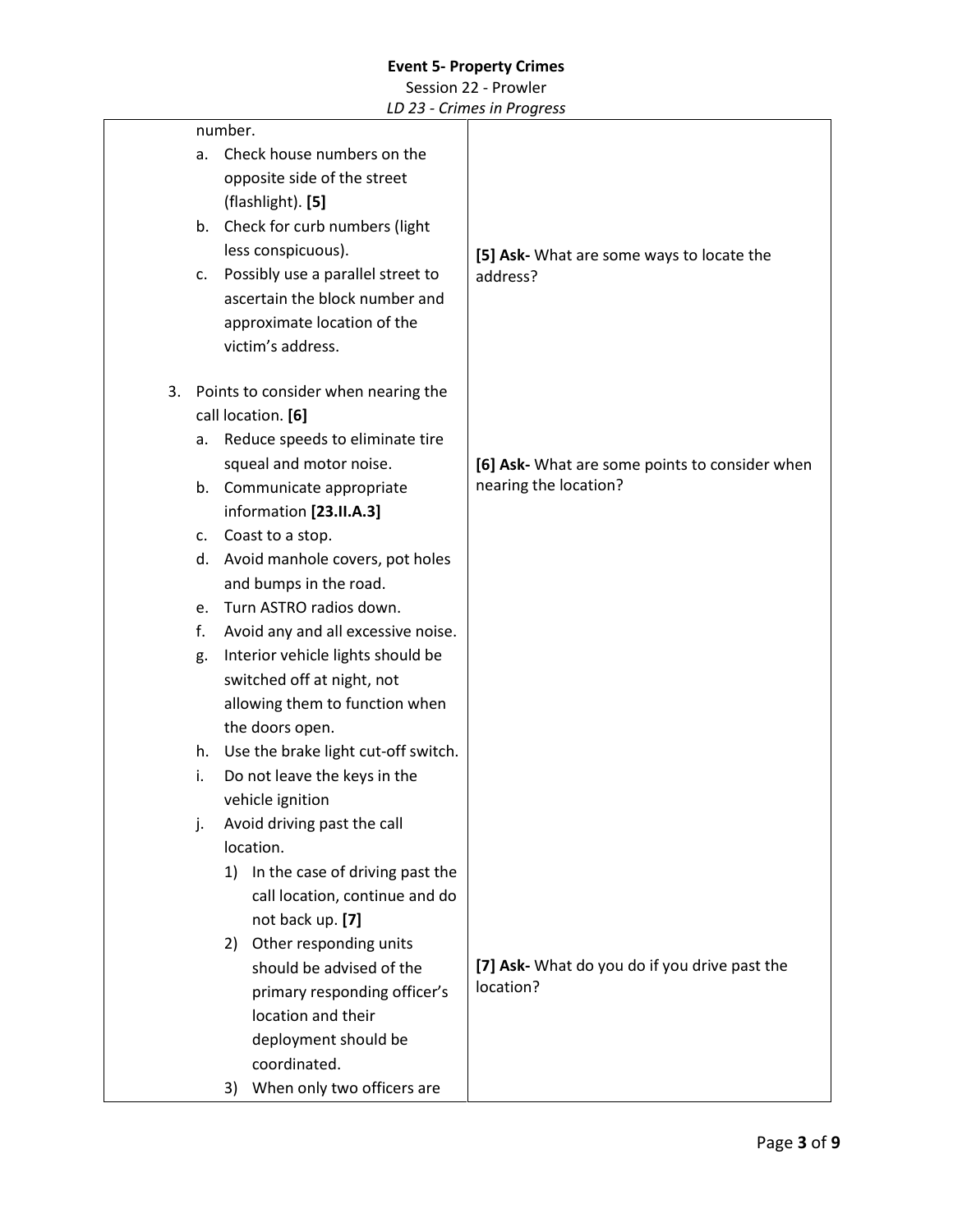|    |        |                                           | LD 25 - Chines in Frogress                                      |
|----|--------|-------------------------------------------|-----------------------------------------------------------------|
|    |        | handling the call, they should            |                                                                 |
|    |        | remain together.                          |                                                                 |
|    |        | 4) Additional backup units                |                                                                 |
|    |        | should be deployed to guard               |                                                                 |
|    |        | the natural escape routes.                |                                                                 |
|    |        | 5) Containment of the area is             |                                                                 |
|    |        | important.                                |                                                                 |
|    |        | 4. Foot Approach [8]                      |                                                                 |
| a. |        | Officers should make a silent and         |                                                                 |
|    |        | undetected foot approach using            |                                                                 |
|    |        | cover and concealment.                    | [8] Ask- When making a foot approach what are                   |
|    |        | [23.11.A.4]                               | some tactical considerations?                                   |
|    | b.     | Turn portable radio volume down           |                                                                 |
|    |        | but never off.                            |                                                                 |
| c. |        | Avoid rattling car keys or loose          |                                                                 |
|    |        | objects.                                  |                                                                 |
|    | d.     | Effectively use cover and                 |                                                                 |
|    |        | concealment and avoid                     |                                                                 |
|    |        | silhouetting. [9]                         |                                                                 |
|    |        | e. Avoid any and all excessive noise.     |                                                                 |
| 5. |        | Contacting the reporting person prior     | [9] Ask- Why is it important to use cover and                   |
|    |        | to initiating an area search.             | concealment while making a foot approach?                       |
| a. |        | The reporting person should be            |                                                                 |
|    |        | advised that law enforcement              |                                                                 |
|    |        | officers are on the scene and that        |                                                                 |
|    |        | they will be conducting a search.         |                                                                 |
|    | $[10]$ |                                           |                                                                 |
|    | b.     | Generally, the notification to the        |                                                                 |
|    |        | reporting person is made by the           |                                                                 |
|    |        | dispatcher so that responding             | [10] Ask- Should you advise the PR you are<br>scene? If so why? |
|    |        | officers do not have to                   |                                                                 |
|    |        | compromise their tactical                 |                                                                 |
|    |        | advantage prior to the search.            |                                                                 |
| c. |        | Direct contact with the reporting         |                                                                 |
|    |        | person will normally be made              |                                                                 |
|    |        | after the initial area search.            |                                                                 |
|    |        | 6. Locate and detain the suspect(s). [11] |                                                                 |
| a. |        | Conduct a lawful search for               |                                                                 |
|    |        | readily accessible weapons.               |                                                                 |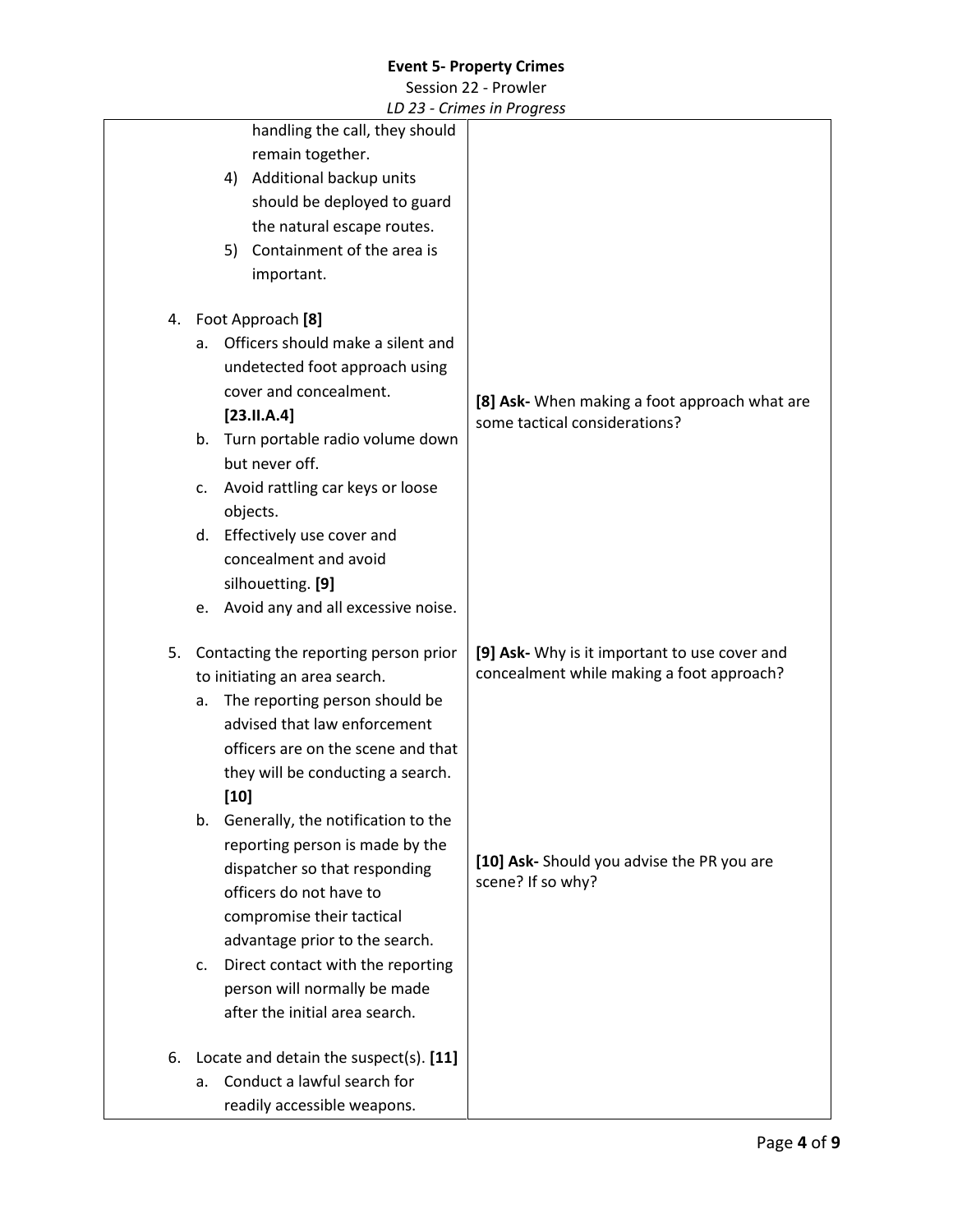Session 22 - Prowler

| Interview the suspect(s) to<br>b.      | $\frac{1}{2}$<br>[11] Ask- What should you do if you locate a                            |
|----------------------------------------|------------------------------------------------------------------------------------------|
| establish probable cause.              | possible suspect(s)?                                                                     |
| Complete an FI and conduct a<br>c.     |                                                                                          |
| Code 10.                               |                                                                                          |
| Determine if crime occurred.           |                                                                                          |
| d.                                     |                                                                                          |
| e. Arrest the suspect(s)               |                                                                                          |
| <b>KEY POINTS</b>                      |                                                                                          |
| Request and use when necessary all     |                                                                                          |
| available resources                    |                                                                                          |
| Conduct a thorough and complete search |                                                                                          |
| Know your division                     |                                                                                          |
|                                        | Ask- What is involved when doing a thorough                                              |
| III. BURGLARY IN PROGRESS CALLS        | investigation?                                                                           |
|                                        |                                                                                          |
| A. Approaching the location. [23.II.A] |                                                                                          |
|                                        |                                                                                          |
| 1. Develop a plan of operation.        |                                                                                          |
| Must be flexible (plan ahead<br>a.     |                                                                                          |
| while patrolling beat).                |                                                                                          |
| b. Provide coordination between        |                                                                                          |
| partners and other units.              |                                                                                          |
| [23.11.A.3]                            |                                                                                          |
|                                        |                                                                                          |
| Officer should get to the scene<br>2.  |                                                                                          |
| quickly, quietly and safely. [12]      |                                                                                          |
| Avoid using red lights or siren<br>а.  |                                                                                          |
| near location.                         |                                                                                          |
| Turn off headlights before final<br>b. | [12] Ask- When responding to a burglary in<br>progress call what are some ways to make a |
| approach (when safe).                  | silent approach?                                                                         |
| Slow speed on final approach to<br>c.  |                                                                                          |
| eliminate tire squeal and engine       |                                                                                          |
| noise.                                 |                                                                                          |
| d. Turn ASTRO volume down, never       |                                                                                          |
| off (consider using an ear plug for    |                                                                                          |
| hand-held radios).                     |                                                                                          |
| Do not rattle car keys or loose<br>e.  |                                                                                          |
| objects.                               |                                                                                          |
| Do not slam doors, close them<br>f.    |                                                                                          |
| quietly.                               |                                                                                          |
| Vehicle dome or other interior<br>g.   |                                                                                          |
| lights should not function when        |                                                                                          |
|                                        |                                                                                          |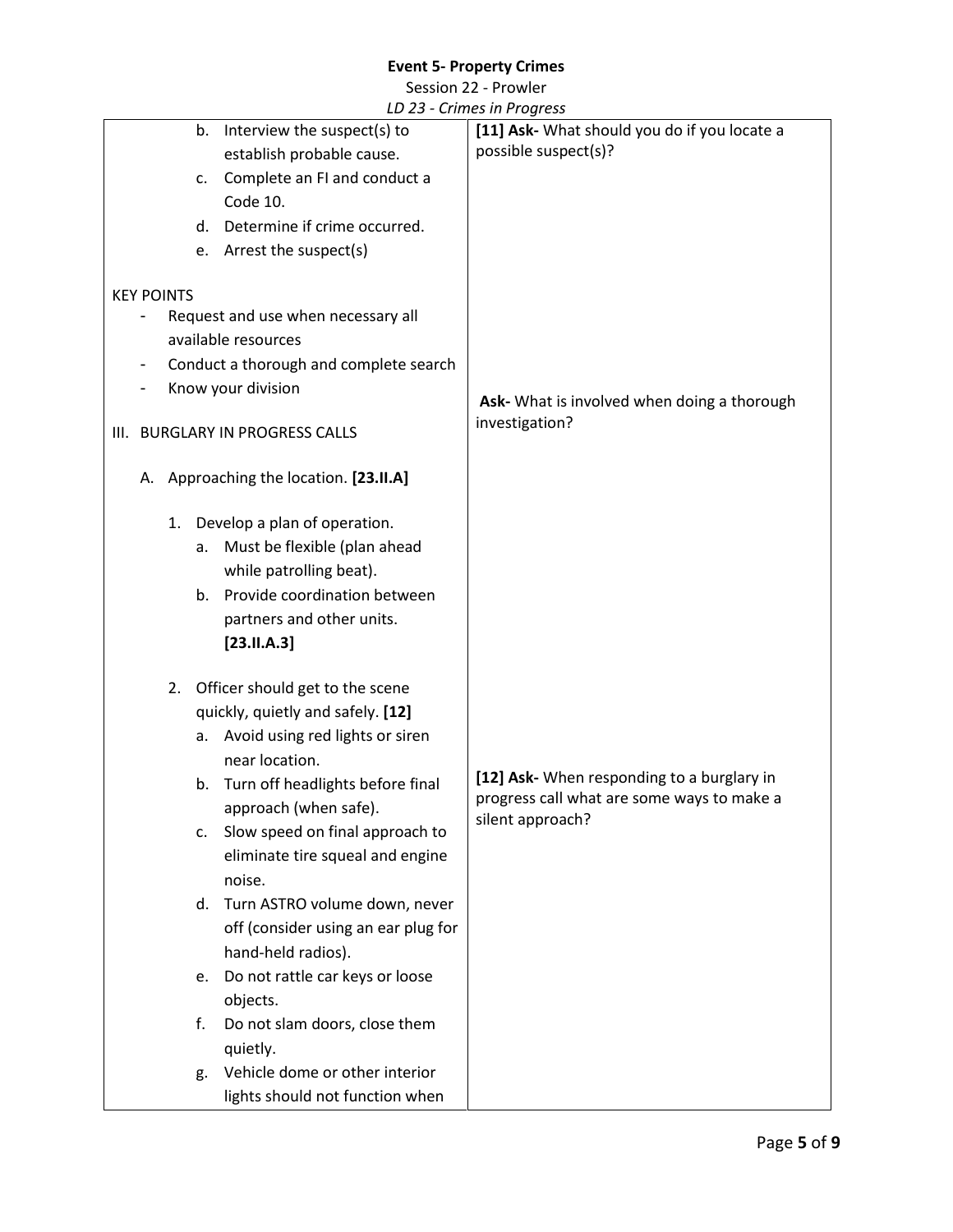#### Session 22 - Prowler

|    |                                        | $25$ cannes in a logic 33                    |
|----|----------------------------------------|----------------------------------------------|
|    | doors are opened.                      |                                              |
|    | Use brake light cut-off switch.<br>h.  |                                              |
|    | Do not leave the keys in the<br>i.     |                                              |
|    | patrol car ignition.                   |                                              |
|    |                                        |                                              |
| 3. | First officer at the scene should:     |                                              |
|    |                                        |                                              |
|    | Take a position best observe and<br>a. |                                              |
|    | control the scene.                     |                                              |
|    | b. Advise dispatch and responding      |                                              |
|    | units of arrival and give specific     |                                              |
|    | location. [23.II.A.3]                  |                                              |
|    | Make a silent approach on foot<br>c.   |                                              |
|    | using cover and concealment.           |                                              |
|    | [23.11.A.4]                            |                                              |
|    | d. Communicate and coordinate          |                                              |
|    | with other officers to contain         |                                              |
|    | suspect(s) and prevent escape.         |                                              |
|    | $[13]$                                 |                                              |
|    | Request additional resources if<br>е.  |                                              |
|    | necessary, available and               |                                              |
|    | appropriate (i.e., canine unit, air    |                                              |
|    | ship, SWAT, fire department,           | [13] Ask- Why is it important to communicate |
|    | requesting backup etc.)                | and coordinate with other officers?          |
| 4. | Exterior search of area. [14]          |                                              |
|    |                                        |                                              |
|    | Vehicles parked at or near the<br>a.   |                                              |
|    | location (warm engine)                 |                                              |
|    | Boxes, trash bins, stockpiles.<br>b.   |                                              |
|    | Trees, hedges, shrubbery<br>c.         | [14] Ask- What are some exterior areas to be |
|    | All places of possible<br>d.           | searched?                                    |
|    | concealment (do not forget to          |                                              |
|    | look up).                              |                                              |
| 5. | Search for point of entry.             |                                              |
|    | Do not walk or stand in front of<br>a. |                                              |
|    | windows.                               |                                              |
|    | b. Be careful not to silhouette        |                                              |
|    | yourself or your partner.              |                                              |
|    | One officer covers, the other<br>c.    |                                              |
|    | searches.                              |                                              |
|    |                                        |                                              |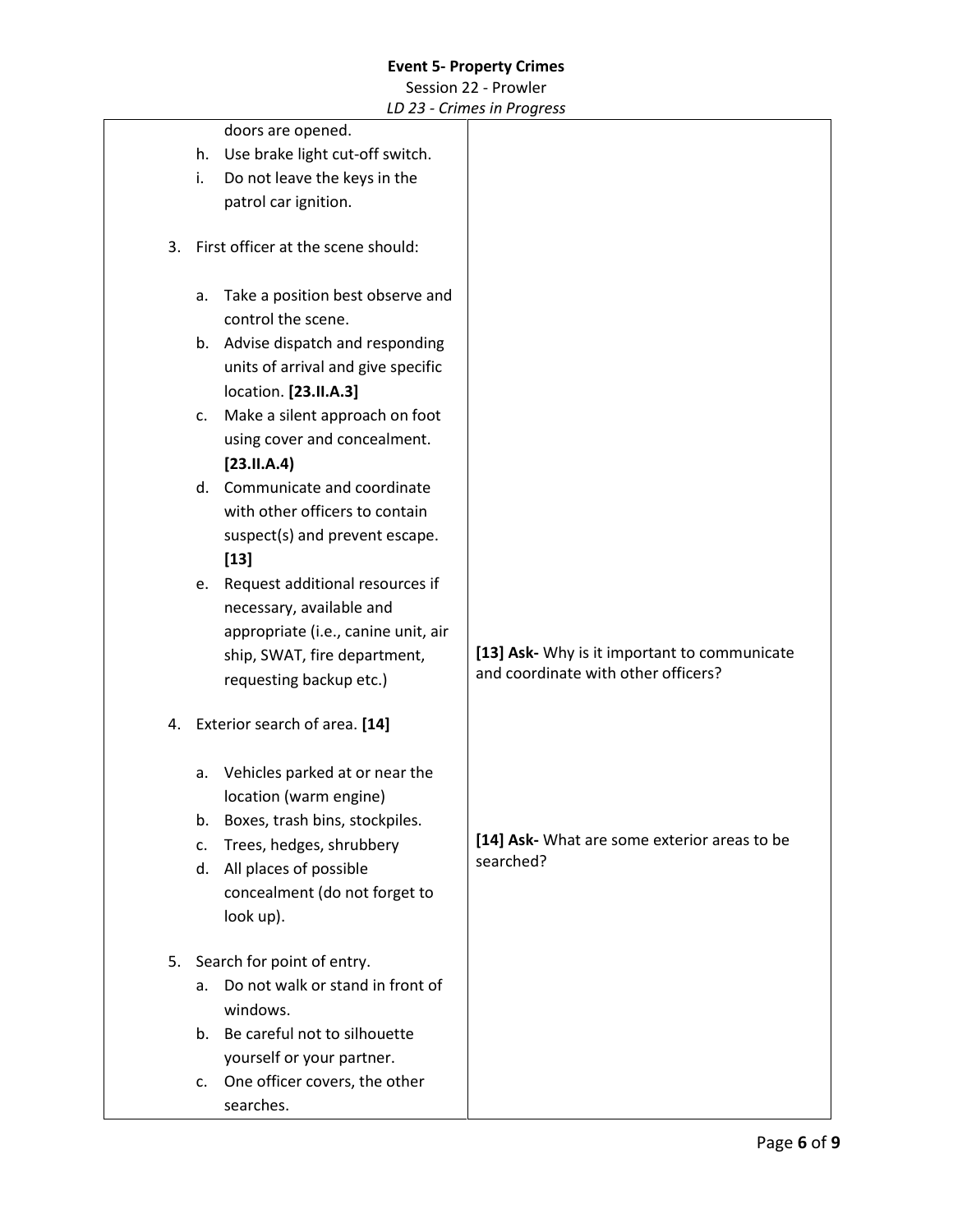Session 22 - Prowler

|    |    |                                        | LD 25 - Chines in Frogress                          |
|----|----|----------------------------------------|-----------------------------------------------------|
|    |    | d. Use wall for protection when        |                                                     |
|    |    | looking into window or trying the      |                                                     |
|    |    | door.                                  |                                                     |
|    |    | e. Check for possible indicators of    |                                                     |
|    |    | point of entry. [15]                   |                                                     |
|    |    | 1) Pry marks.                          |                                                     |
|    |    | Glass cut or broken<br>2)              |                                                     |
|    |    | Dust disturbed on window<br>3)         |                                                     |
|    |    | ledge.                                 | [15] Ask- What are some indicators of point of      |
|    |    | 4) Cobwebs                             | entry?                                              |
|    |    | 5) Tunnel access                       |                                                     |
|    | f. | After checking the interior from       |                                                     |
|    |    | the window, cross under the            |                                                     |
|    |    | window and check from the              |                                                     |
|    |    | other side.                            |                                                     |
|    | g. | Use flashlight properly and            |                                                     |
|    |    | cautiously.                            |                                                     |
|    |    |                                        |                                                     |
| 6. |    | Searching roofs.                       |                                                     |
|    | а. | Access to roof sometimes               |                                                     |
|    |    | difficult                              |                                                     |
|    |    | 1) May need ladder - if none           |                                                     |
|    |    | available consider calling the         |                                                     |
|    |    | fire department.                       |                                                     |
|    |    | 2) Air Support                         |                                                     |
|    |    | b. Cover should be provided for        |                                                     |
|    |    | officers ascending roof                |                                                     |
|    | c. | Notify other personnel regarding       |                                                     |
|    |    | the officers on roof.                  |                                                     |
|    |    | d. Searching officer should check:     |                                                     |
|    |    | Adjacent roof/crawl spaces.<br>1)      |                                                     |
|    |    | Sign boards<br>2)                      |                                                     |
|    |    | Air vents.<br>3)                       |                                                     |
|    |    | Any other place of<br>4)               |                                                     |
|    |    | concealment.                           |                                                     |
|    |    | e. Advise officers on ground of        |                                                     |
|    |    | conditions.                            |                                                     |
|    | f. | Use extreme caution and make           |                                                     |
|    |    | use of natural cover.                  |                                                     |
|    |    |                                        |                                                     |
| 7. |    | When point of entry is located, notify | {16} Ask- If a point of entry is located, why is it |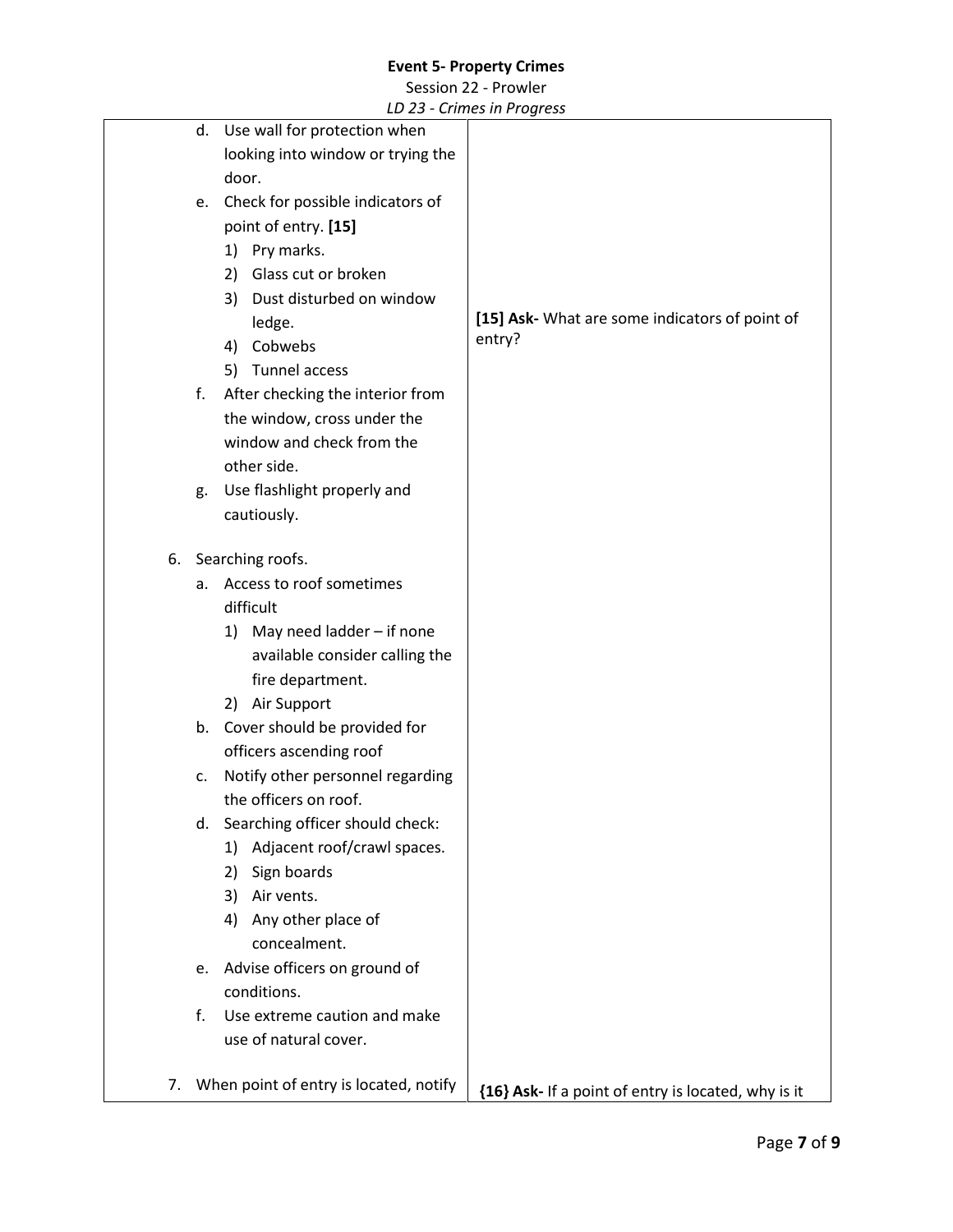Session 22 - Prowler *LD 23 - Crimes in Progress*

|                                                 | LD 23 - Crimes in Progress                   |
|-------------------------------------------------|----------------------------------------------|
| dispatcher and other units. Be aware            | important to notify other units?             |
| of and preserve physical evidence.              |                                              |
| ${16}$                                          |                                              |
|                                                 |                                              |
| Order all occupants out of building, if<br>8.   |                                              |
| applicable.                                     |                                              |
|                                                 |                                              |
| Use cover officer and communicate a<br>9.       |                                              |
|                                                 |                                              |
| plan for the building entry/search              |                                              |
| assuming suspects are present.                  |                                              |
|                                                 |                                              |
| 10. Make a tactical building entry              |                                              |
| (minimum of two officers for entry,             |                                              |
| three to search, Officer Down                   |                                              |
| Rescue). [17]                                   |                                              |
|                                                 |                                              |
| 11. Use a systematic searching method.          | [17] Ask- Why do you need a minimum of three |
|                                                 | officers to search?                          |
| 12. Use safe tactics during search.             |                                              |
|                                                 |                                              |
| 13. After finding suspect use proper            |                                              |
| arrest techniques                               |                                              |
|                                                 |                                              |
| 14. Suspect should be removed from              |                                              |
| building when possible. Suspect                 |                                              |
|                                                 |                                              |
| should be removed by assisting units.           |                                              |
|                                                 |                                              |
| 15. Complete building search after              |                                              |
| suspect has been removed, using                 |                                              |
| extreme caution and make use of                 |                                              |
| natural cover.                                  |                                              |
|                                                 |                                              |
| <b>KEY POINTS</b>                               |                                              |
| Points of entry<br>$\qquad \qquad \blacksquare$ |                                              |
| Systematic searches                             |                                              |
| Always search entire structure                  |                                              |
|                                                 |                                              |
|                                                 |                                              |
|                                                 |                                              |
|                                                 | End 1 hr                                     |
|                                                 | Hour 2 Learning Activity 1 (Recruits will    |
|                                                 | participate in Learning Activity 1)          |